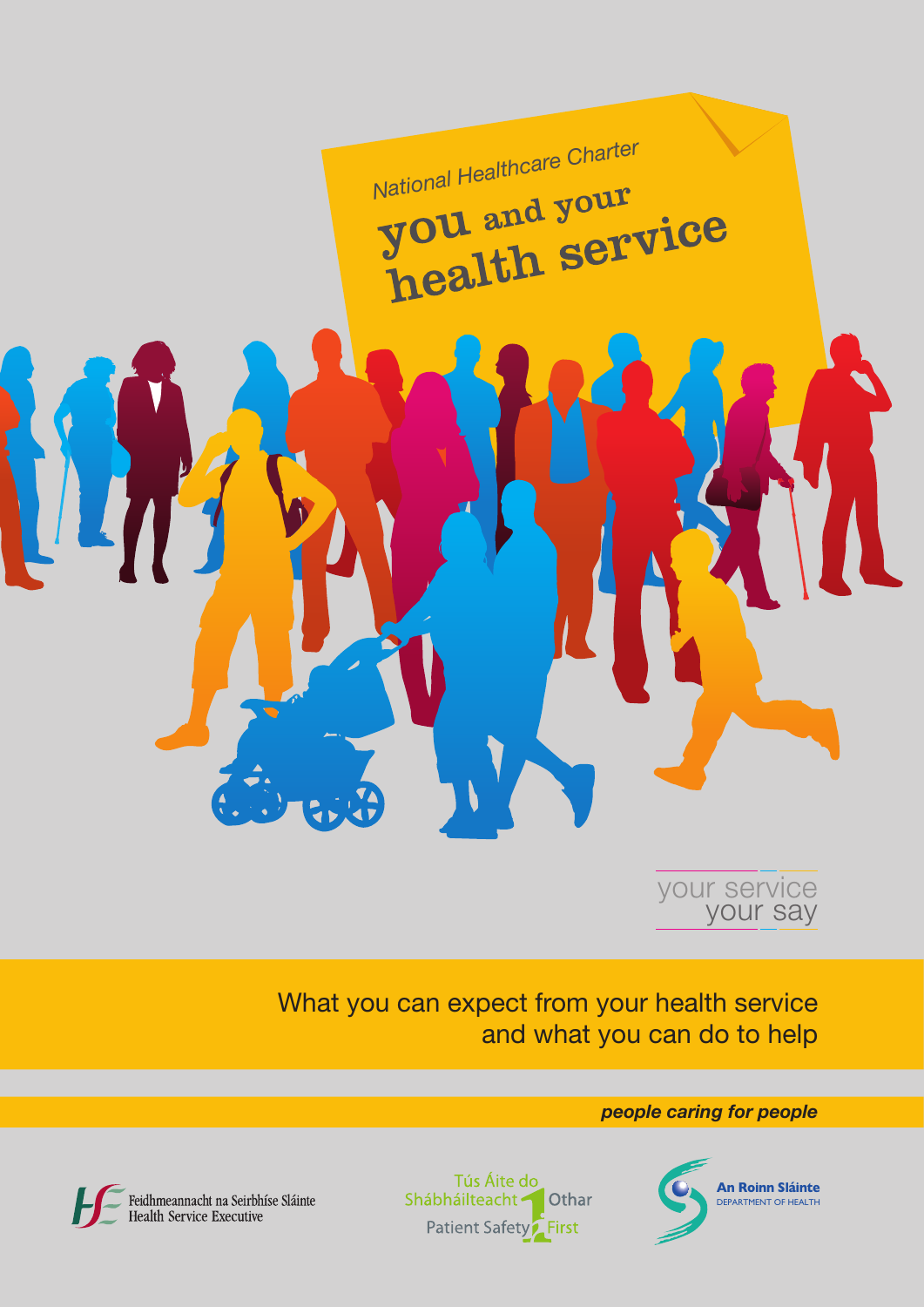# **Contents**

| Glossary                                                                 |         |  |  |
|--------------------------------------------------------------------------|---------|--|--|
| <b>Introduction</b>                                                      |         |  |  |
| <b>Foreword</b>                                                          |         |  |  |
| <b>National Healthcare Charter</b><br><b>You and Your Health Service</b> | 5       |  |  |
| <b>Access</b>                                                            | 6       |  |  |
| <b>Dignity and respect</b>                                               | 7       |  |  |
| Safe and effective services                                              | $8 - 9$ |  |  |
| <b>Communication and information</b>                                     | 10      |  |  |
| Participation                                                            | 11      |  |  |
| Privacy                                                                  | 12      |  |  |
| <b>Improving health</b>                                                  | 13      |  |  |
| <b>Accountability</b>                                                    | 14      |  |  |
| Help save a life                                                         |         |  |  |
| <b>Finding out about health services</b>                                 |         |  |  |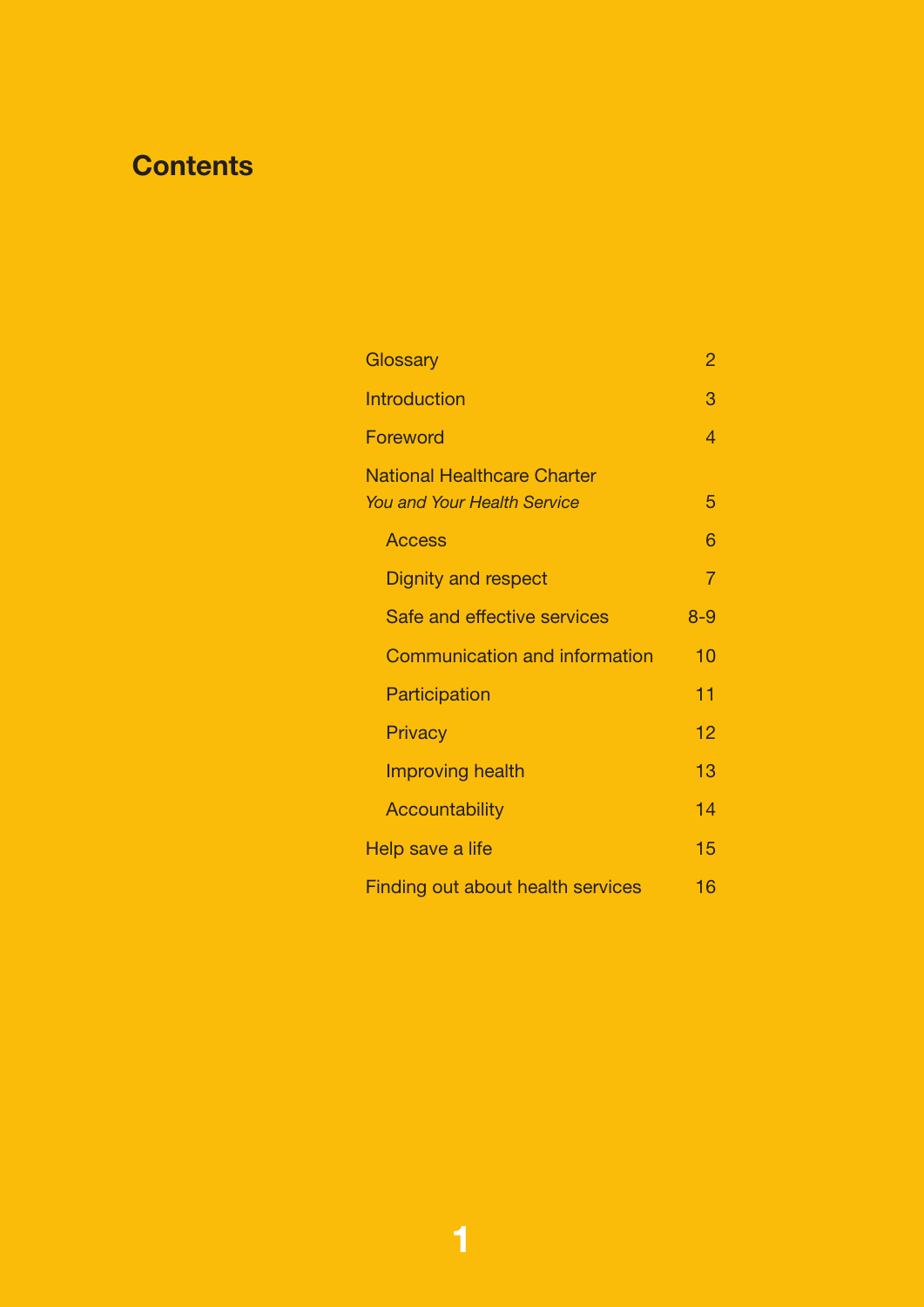# **Glossary**

### *The terms referred to in this document are defined as follows:*

**Service user** - we use the term 'service user' to include:

- people who use health and social care services as patients; carers, parents and guardians;
- organisations and communities that represent the interests of people who use health and social care services;
- members of the public and communities who are potential users of health services and social care interventions.

The term 'service user' also takes account of the rich diversity of people in our society, regardless of age, colour, race, ethnicity or nationality, religion, disability, gender or sexual orientation, who may have different needs and concerns. We use the term service user in general, but occasionally use the term patient where appropriate.

**Health** - a state of complete physical, mental and social well-being and not merely the absence of disease or infirmity (World Health Organization 1948).

**Charter** - a Statement of Commitment by the HSE on healthcare expectations and responsibilities. Outlining what service users can and should expect every time that they use health services and what service users can do to help deliver safer and more effective health services in Ireland.

**Expectations** - what service users expect to experience when they use health services in Ireland.

**Health responsibilities** - the duty of people to do their best to maintain and improve their health, to respect the health of others and to support the Irish health and social care services to run efficiently.

**Predictable** - knowing what to expect from a procedure, treatment and all Irish health and social care services.

**Health services** - all Irish health and social care services delivered within acute hospital and community care settings.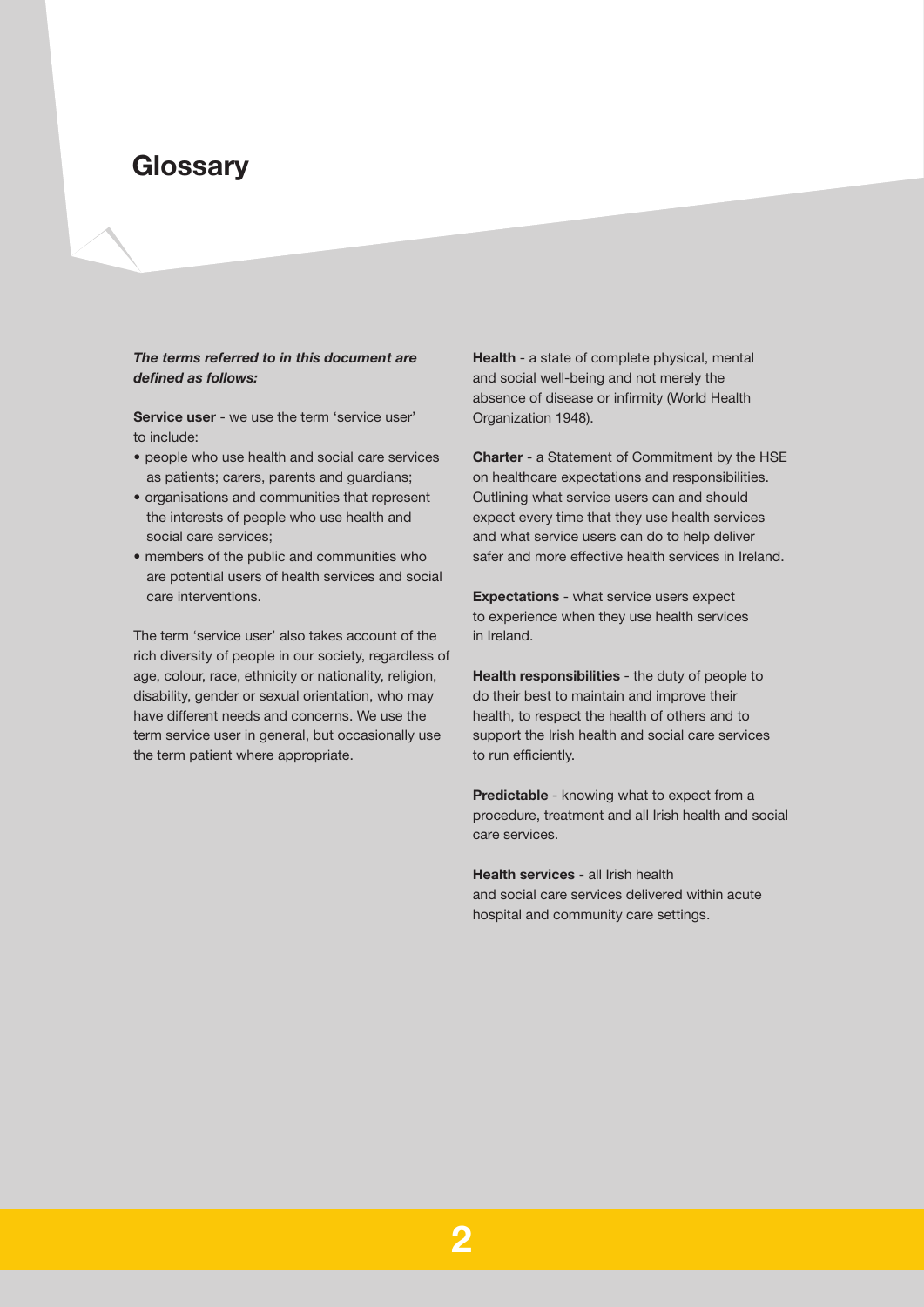# **Introduction**

The Department of Health together with the Health Service Executive (HSE) in 2008 committed to the development of a Health Service Charter.

The National Healthcare Charter, which is titled *You and Your Health Service*, has been developed with input from many interested parties, including patient advocacy groups and individual advocates, many of whom also assisted in the development of the *National Strategy for Service User Involvement in the Irish Health Services 2008-2013*.

It is part of a series of quality improvement initiatives designed to involve service users in influencing the quality of healthcare in Ireland. The HSE is actively inviting service users to get involved on patient forums and quality improvement initiatives and invites service users to contact the National Advocacy Unit, HSE to find out about how they can become involved in improving the quality of healthcare in Ireland (see pg 16 for further details).

### *You and Your Health Service - what is it?*

*You and Your Health Service* is a Statement of Commitment by the HSE describing what service users can expect when using health services in Ireland, and what they can do to help Irish health services to deliver more effective and safe services. It is based on eight principles which underpin high quality, people-centred care. These principles have been identified through a review of national and international patient charters and through wide consultation with the Irish public.

It aims to inform and empower individuals, families and communities to actively look after their own health and to influence the quality of healthcare in Ireland.

#### *You and Your Health Service - what does it do?*

- It outlines supporting arrangements for a partnership of care between everyone involved in healthcare patients/service users, families, carers and healthcare providers.
- It supports a healthcare culture that delivers health and social care services in a predictable, preventative, personal and participatory way.
- It recognises that there are different roles and responsibilities for both service users and healthcare providers.
- • It promotes the importance of service users as individuals with diverse needs and not just a medical condition to be treated.
- • It applies to all public health and social care services, including community care services and acute hospital services.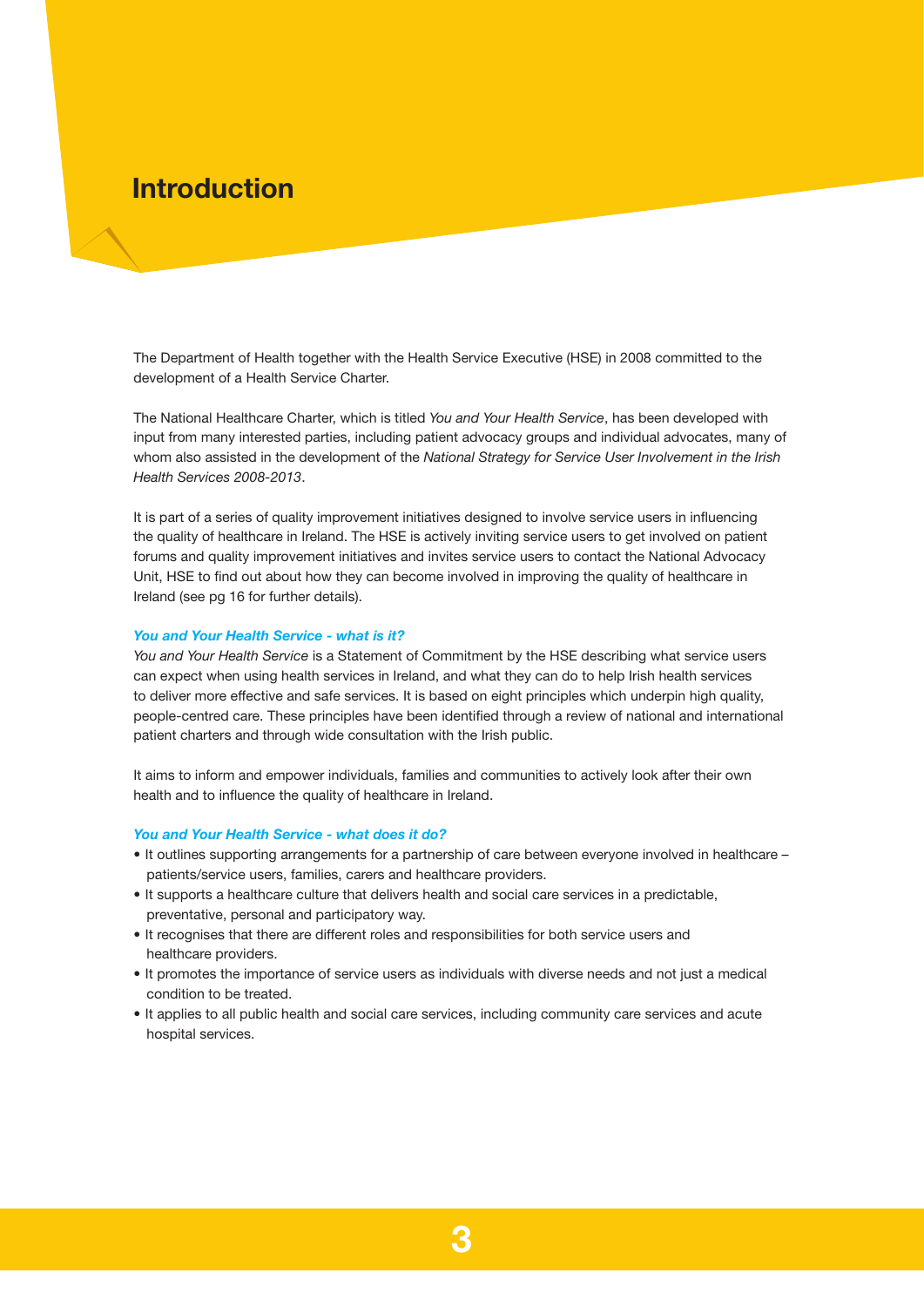# **Foreword**

The National Healthcare Charter – *You and Your Health Service*, is the work of a diverse and dedicated group of people with a common goal – aiming to inform and empower individuals, families and communities to actively look after their own health and to influence the quality of healthcare in Ireland.

The document was widely consulted on. As part of the process detailed and valuable feedback was received and welcomed from the Oversight Group for the Implementation of the National Strategy, from service users, staff, the voluntary and statutory sector, the management team of the HSE, the Department of Health, the Health Services National Partnership Forum and regulatory bodies.

*You and Your Health Service* will be used to support the implementation of the National Standards for Safer Better Healthcare as developed by the Health Information and Quality Authority. Implementation of *You and Your Health Service*, will be monitored through gathering of patient feedback on their experience of services as described in this document. This will enable the HSE to improve the quality of care for you the service user and to demonstrate it is delivering person-centred care and support.

Detailed implementation plans are currently being developed in partnership with service users and the HSE. A programme of awareness raising, promotional materials and communications for service users will be available on the HSE website *www.hse.ie* and in all HSE provided services across the country.

*You and Your Health Service* will be reviewed annually to ensure that the content of the document is in line with new policy changes or developments in healthcare. Feedback in relation to this document is always welcome and can be sent to yoursay@hse.ie (see pg 16 for further details).

We would like to take this opportunity to thank all of those who gave their time so generously in developing this document and especially all of those who submitted very detailed feedback during the consultation period.

We look forward to working in partnership with all stakeholders to ensure that *You and Your Health Service*  makes a real difference to the service user's experience of Ireland's health and social care services.

 $\overline{\phantom{a}}$ 

Dr. Philip Crowley *Director of Quality & Patient Safety, HSE*

greg Pice \_\_\_\_\_\_\_\_\_\_\_\_\_\_\_\_\_\_\_

Greg Price *Director of Advocacy, HSE*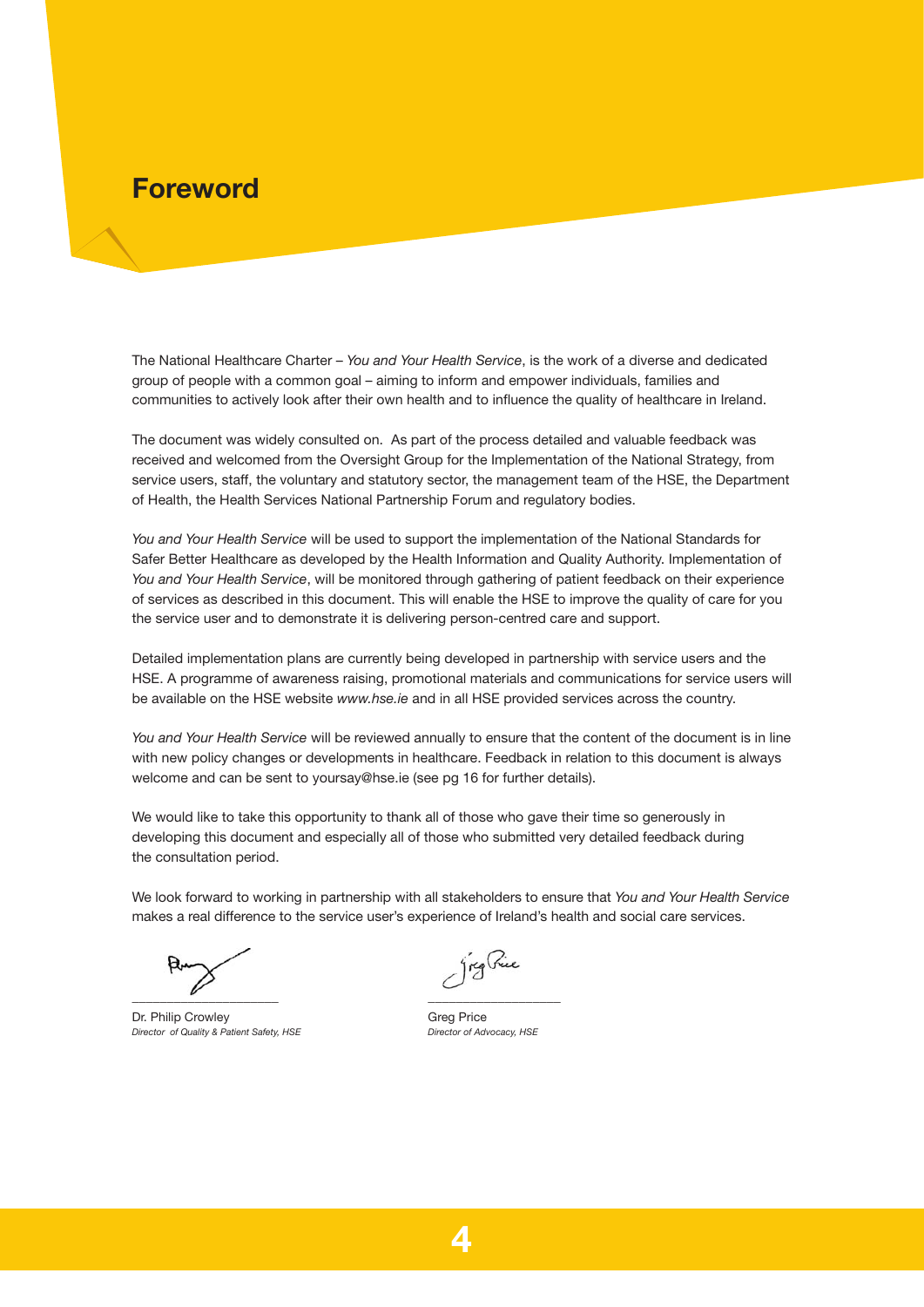# **National Healthcare Charter**

*You and Your Health Service*

*You and Your Health Service is* a statement of commitment by the HSE describing what you can expect when and wherever you use health services in Ireland, and what you can do to help Irish health services to deliver more effective and safe services.

|                                         | <b>What you can expect</b>                                                                                                                                                                | What you can do to help                                                                                                                                                                                                                                                                            |
|-----------------------------------------|-------------------------------------------------------------------------------------------------------------------------------------------------------------------------------------------|----------------------------------------------------------------------------------------------------------------------------------------------------------------------------------------------------------------------------------------------------------------------------------------------------|
| <b>Access</b>                           | Our services are organised to ensure<br>equity of access to public health and<br>social care services.                                                                                    | Keep appointments and let us know if<br>you cannot attend, let us know if you<br>have any special needs such as<br>alternative methods of communication.                                                                                                                                           |
| <b>Dignity and Respect</b>              | We treat people with dignity, respect<br>and compassion. We respect diversity<br>of culture, beliefs and values in line with<br>clinical decision making.                                 | Treat staff and other patients with<br>dignity, respect and consideration.                                                                                                                                                                                                                         |
| Safe and<br><b>Effective Services</b>   | We provide services with competence,<br>skill and care in a safe environment,<br>delivered by trusted professionals.                                                                      | Support us to deliver safe and effective<br>services, e.g. if you think that a member<br>of a healthcare team has forgotten<br>to wash their hands, give them a<br>gentle reminder.                                                                                                                |
| <b>Communication and</b><br>Information | We listen carefully and communicate<br>openly and honestly, and provide clear,<br>comprehensive and understandable<br>health information and advice.                                      | Help us to promote clear communication<br>and information, if there is something<br>that you do not understand, let us know<br>and we will explain better.                                                                                                                                         |
| Participation                           | We involve people and their families and<br>carers in shared decision making about<br>their healthcare. We take account of<br>people's preferences and values.                            | Ask questions and become more<br>actively involved in decision making<br>about your care.                                                                                                                                                                                                          |
| Privacy                                 | We will do our best to ensure that you<br>have adequate personal space and<br>privacy when you use our health services.<br>We maintain strict confidentiality of<br>personal information. | Support health services to safeguard<br>patient confidentiality and privacy.                                                                                                                                                                                                                       |
| <b>Improving Health</b>                 | Our services promote health, prevent<br>disease and support and empower those<br>with chronic conditions to self-manage<br>their condition.                                               | Learn more about what you can do to<br>improve your health, ask your healthcare<br>provider for information about healthy<br>living and about what support services<br>are available in your community, ask<br>your healthcare professional to help you<br>to set goals for improving your health. |
| Accountability                          | We welcome your complaints and<br>feedback about care and services, we will<br>investigate your complaints and work to<br>address your concerns.                                          | Your feedback matters - tell us about<br>your experience so that we can have<br>your concerns addressed.                                                                                                                                                                                           |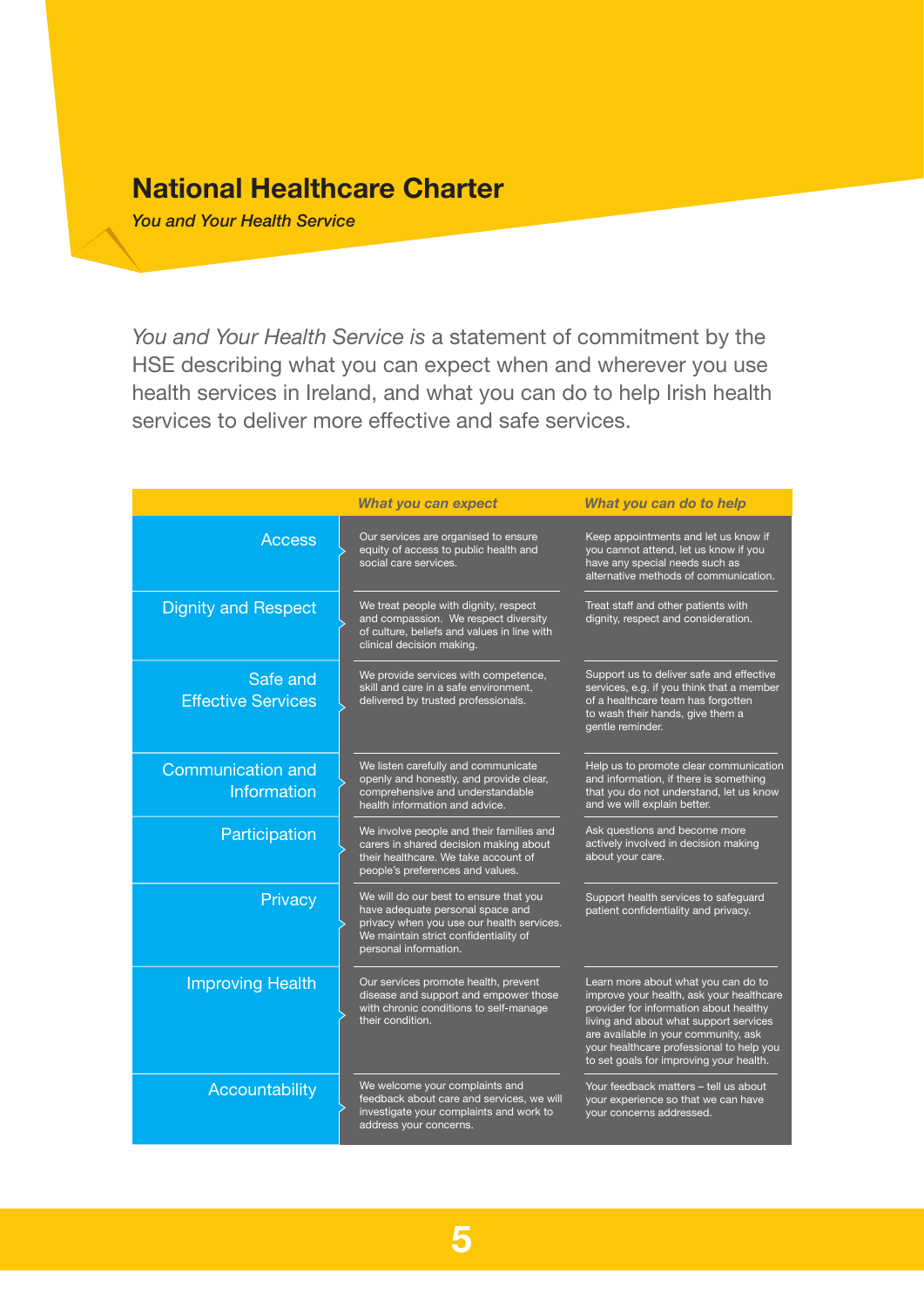## Access



Our services are organised to ensure that you have equity of access to public health and social care services.

### *WHAT YOU CAN EXPECT*

- Care that is appropriate, timely and based on need, not the ability to pay.
- To be registered with a general practitioner (GP) and be able to change GP easily if necessary.
- Emergency medical treatment from your GP and/or your emergency department should you need it.
- A referral to a consultant when your GP thinks it necessary, and be referred for a second opinion if it is required or requested.
- Admittance to a public hospital as a public or a private patient.
- Reasonable access to the most appropriate public health services regardless of physical, sensory or intellectual ability.
- To be transferred to another public health and social care facility if a recommended medical treatment is not available at the health and social care facility first attended by you.
- Clear information on appointment dates, times and locations.
- Any waiting period for an appointment, test or a treatment will be kept as short as possible.

### *WHAT YOU CAN DO TO HELP*

## *Ways that you can help health services to be more accessible:*

## **Waiting times:**

• Ensure to ask your healthcare professional how long you may expect to wait before receiving certain kinds of appointments, test or treatments.

#### **Using health services appropriately:**

• Only use emergency services in a real emergency.

### **Appointments:**

- Please be on time for all appointments. If late, please phone ahead to let staff know.
- Ask your healthcare professional how long you may expect to wait before receiving certain kinds of appointments, test or treatments.
- If a member of staff (such as a public health nurse) is due to visit your home, please make sure you are there at the agreed time.
- If a member of staff phones you to arrange an appointment, please keep it unless you are contacted again to change it.
- If you cannot keep an appointment, inform your healthcare provider in plenty of time so that your appointment can be given to someone else.
- If you have booked HSE transport and no longer need it, please tell the healthcare provider so that it can be cancelled.
- If you have any special requirements, such as alternative methods of communication, please let healthcare services know in advance of visits where possible.

### **Contact details:**

• Make sure that your GP surgery, dental surgery or any hospital or healthcare service you attend has up-to-date information about how to contact you. If you change address or phone number please inform all relevant healthcare providers as soon as possible.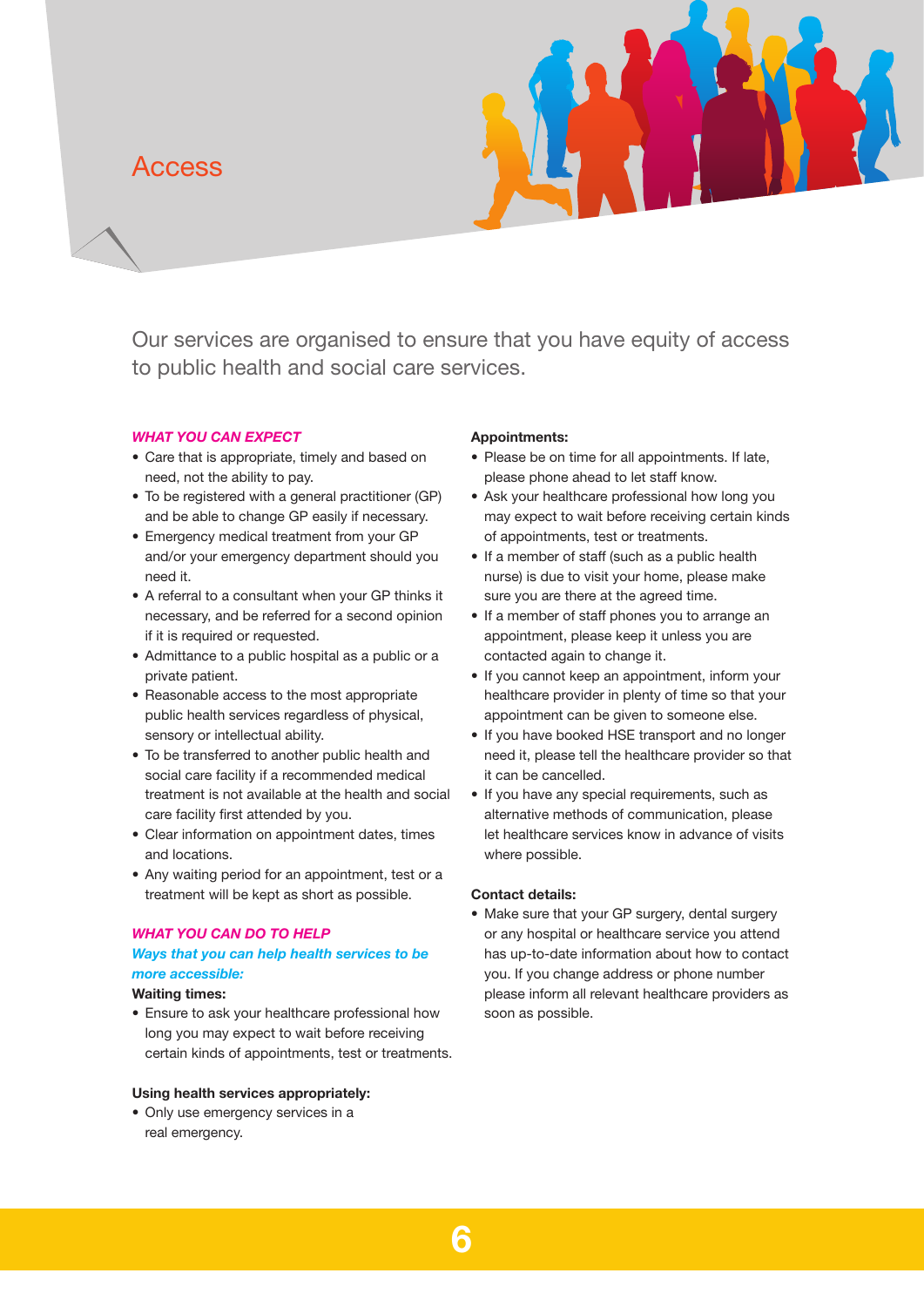# Dignity and respect



We will treat you, your family and carers with dignity, respect and compassion. We respect diversity of culture, beliefs and values in line with clinical decision making. Please treat staff with dignity respect and consideration.

## *WHAT YOU CAN EXPECT*

- Care that respects your culture, beliefs, values and other characteristics such as your age and gender, sexual orientation, faith, political beliefs or disability and is in line with clinical decision making.
- Care that is provided in a sensitive, kind and compassionate way.
- End-of-life care that is dignified, comforting and supporting relief from suffering.

### *WHAT YOU CAN DO TO HELP Ways that you can help promote dignity and respect in all healthcare services:*

- Please treat healthcare staff politely and with respect and consideration. Physical, racial, sexual or other kinds of harassment or abuse are unacceptable.
- Please show consideration for patients in hospitals who may need time to rest and recover by adhering to hospital visiting hours. Find out about hospital visiting hours before planning to visit patients.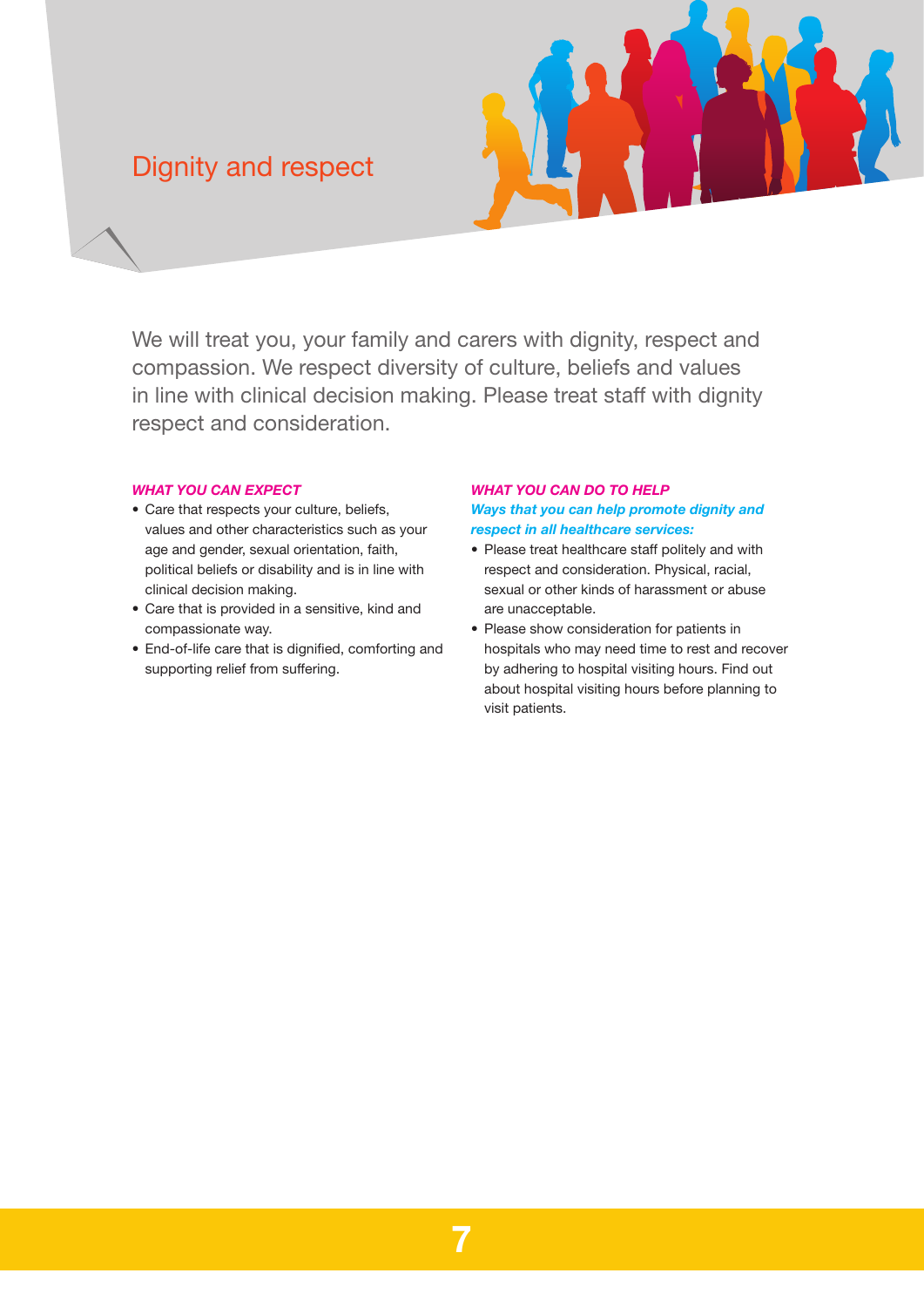# Safe and effective services

We will provide services with competence, skill and care in a safe environment, delivered by trusted professionals for everybody. Support us in the delivery of safe and effective services. If you think that a member of a healthcare team has forgotten to wash their hands, please give them a gentle reminder.

### *WHAT YOU CAN EXPECT*

- Services that are provided with professional care, skill and competence.
- Informed and clinically appropriate care.
- That there will be continuity of care and smooth transitions between services which are involved in your care.
- That when you are referred from one part of the health service to another service or team, all relevant details of your health and care plan should be forwarded as appropriate.
- An environment where systems and structures work effectively to ensure patient safety and to ensure that your care is well coordinated.
- Healthcare professionals to do everything that they can to control your pain.
- Our services have processes in place to ensure safe healthcare is reliably delivered irrespective of the healthcare setting and healthcare-associated infection is prevented.

### *WHAT YOU CAN DO TO HELP Ways that you can help promote safe and effective services:*

Patients and family members who are more informed and involved in their healthcare often experience safer and better care and have improved quality of life afterwards.

- To ensure that you or a member of your family receive the best care possible you should always:
	- ask questions;
	- talk to your healthcare team;
	- listen and note down the information they give.

### *Medication safety:*

- Try to follow any advice or treatment that has been agreed with you.
- If you are worried about doing this, or do not fully understand what is required, discuss it with the person giving the advice or treatment, or contact your GP.
- Take care with medicines. Take any medicine given to you in line with instructions and finish the course of treatment.
- Please discuss with your doctor or pharmacist, before you decide to change or stop your medication, particularly if your prescription says that you should continue to take it.
- Give any out-of-date or unused medicine to your pharmacist to get rid of safely.
- Try to order repeat prescriptions in plenty of time.
- Store medicines safely and out of children's reach.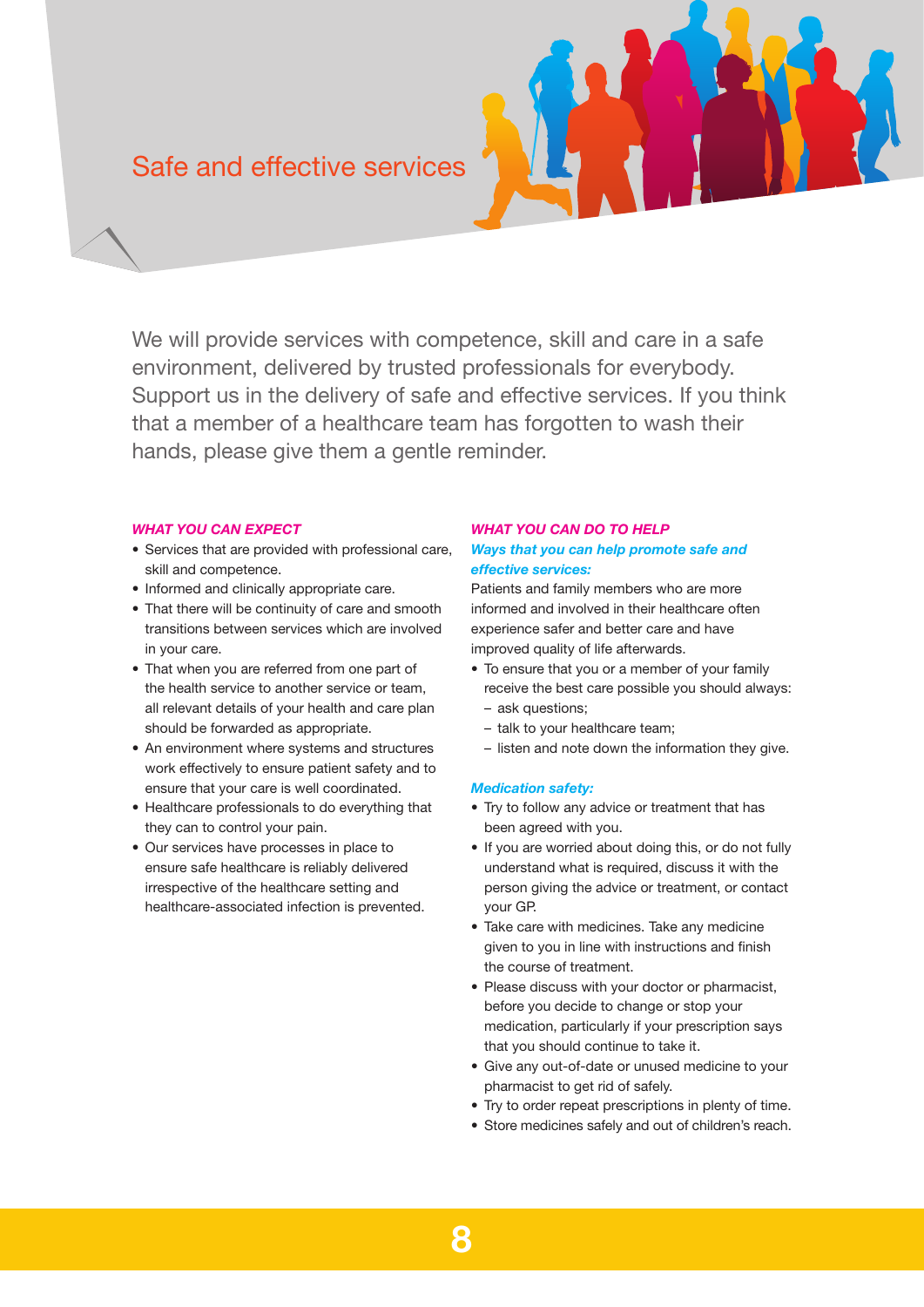# Safe and effective services *(continued)*

- If you go into hospital, let the staff know about any medicines you are already taking, for example by bringing a list of all the medicines and giving this to a member of staff, and tell staff about any allergies that you may have.
- If you feel that your condition has got worse, you should consult your GP, who can, if necessary, consult further with the hospital or relevant service.

#### *Help prevent the spread of infection:*

- Hand washing is the best way to prevent germs spreading. Wash your hands after coughing/ sneezing, after going to the toilet, after touching anything wet (e.g. ooze from your wounds, urine from your catheter, your blood stained dressings) and before mealtimes.
- If you can't get to a sink to wash your hands, ask your healthcare staff to provide you with a means to clean your hands (e.g. basin of water and soap/wipes/alcohol hand rub) so that you can keep your hands clean.
- Avoid touching any wounds or the area around drips, drains or catheters.
- Ask your doctor or nurse why you have a drip or catheter and how you can help prevent it getting infected. Let staff know if the area around the drip becomes sore or red or if the bandage falls off or looks wet or dirty.
- Understand that taking antibiotics will not help if you are diagnosed with a virus.
- If you have diarrhoea and are on an antibiotic or have recently been on one – let your doctor know.
- If you are given a prescription for antibiotics to take at home, it is very important to take all your antibiotics as prescribed (i.e. finish the course) even if you begin to feel better.
- Do not keep antibiotics at home for future use and do not share them with other people.
- If you think HSE premises are not as clean as they should be, let a member of staff know.
- If you think a staff member has forgotten to hand wash before examining you, give a reminder.
- Hygiene inspection reports for your hospital are available on *www.hse.ie*

### *When visiting a patient:*

- • Do not sit on their bed and keep the number of visitors as low as possible at any time.
- Ask ward staff for advice before you bring the patient food or drink.
- Never touch dressings, drips or other equipment around the bed.
- Do not visit another patient in hospital if you have been sick recently, for example sore throat, high temperature, diarrhoea or a cold or flu-like illness.
- Do not take a child to visit someone in hospital if they have been sick recently for example sore throat, high temperature, diarrhoea, vomiting, or if they have a cold or flu like illness.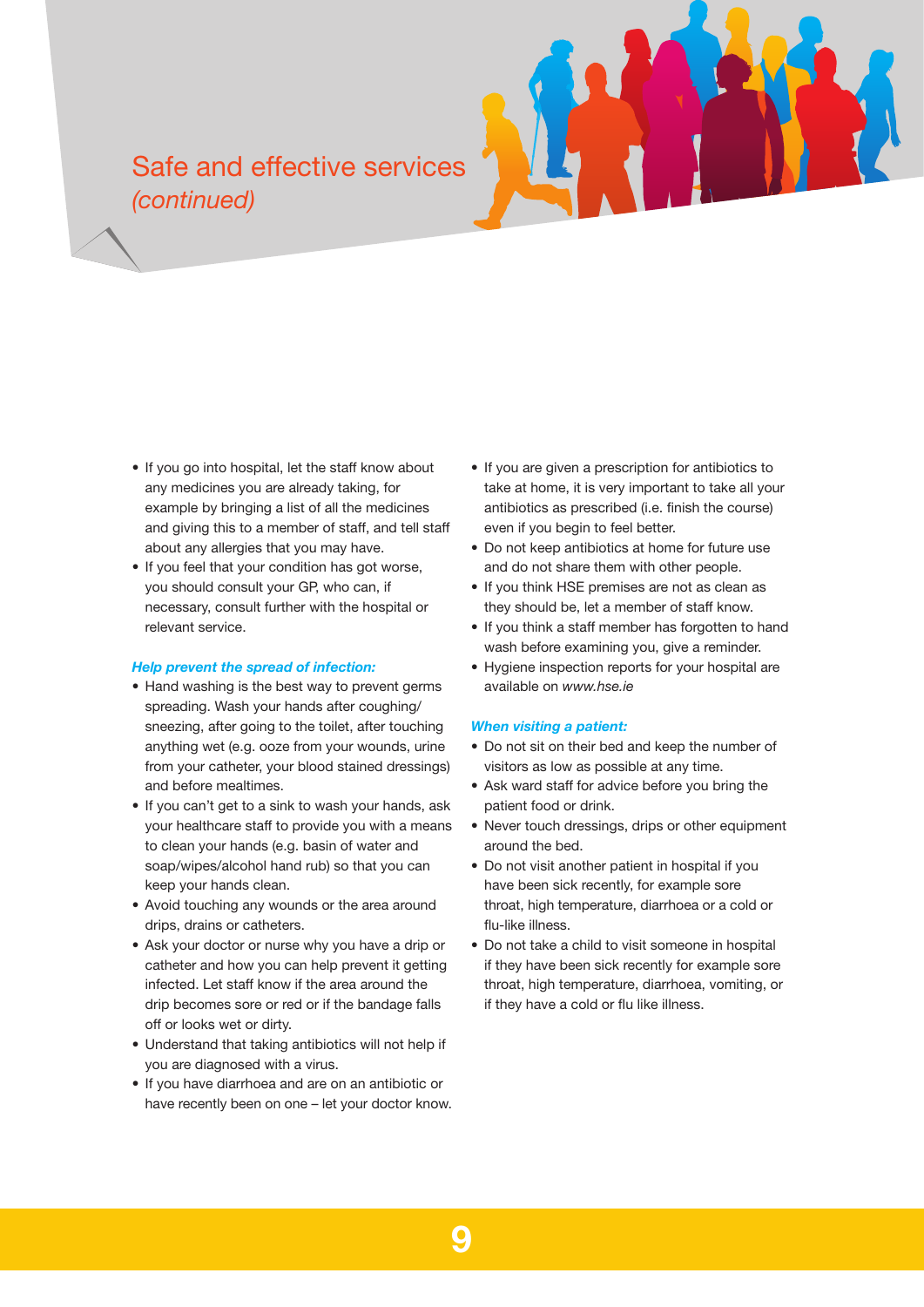# Communication and information



We will listen to you carefully and communicate openly and honestly, and provide clear, comprehensive and understandable health information and advice.

### *WHAT YOU CAN EXPECT*

- Open and appropriate communication throughout your care:
	- about what is wrong and what the treatment or care aims to do;
	- concerning the results of any proposed treatment and medication, including the possible risks and alternatives;
	- regarding the type of continuing healthcare you may need, including medication, continuing care in hospital, timely and appropriate referrals, convalescence or rehabilitation;
	- regarding what discharge arrangements are in place and, when appropriate, what end-of-life care you will receive;
	- especially when plans change or if something goes wrong.

### *You should be given:*

- The opportunity to ask questions and to receive answers that you can understand.
- Advice on how to ask questions and how to make the most of consultations and obtain information about diagnosis, treatment and care from members of the healthcare team.
- Information in a language that you can understand.
- Access to interpretative services where possible.
- Staff should always introduce themselves wear name badges or have name plates on their desks
- The name and role of everyone who cares for you, and the name of who is in charge of your care.
- Relevant information leaflets to help you understand your illness and/or how you can prevent infection (e.g. information on IV lines).

### *You can expect health information about:*

- How to look after yourself and prevent further illness.
- The services and sources of help (such as further information and self-help groups) that are available.
- Support in managing a chronic (long-term) condition.
- The estimated waiting times for a health provider's services and, where known, information about alternative service providers.
- What you can expect to happen to you on the day of any intervention such as a CT scan or ultrasound.
- The estimated cost of a health provider's services before you receive the treatment, where relevant and possible.

### *WHAT YOU CAN DO TO HELP*

### *Ways that you can support improved communication:*

- If there is something that you do not understand about a condition or treatment, let your healthcare professional know. Never be afraid to ask.
- If you are able, you should provide information about your history, current treatment, medication and alternative therapies directly. Otherwise, your family, carer or other nominated support person should provide the healthcare team with this information. It may be helpful for you to carry the information with you.
- As a patient, you should follow plans that have been agreed with your healthcare provider and report any changes in your condition.
- See pg 11 for questions to ask your healthcare provider.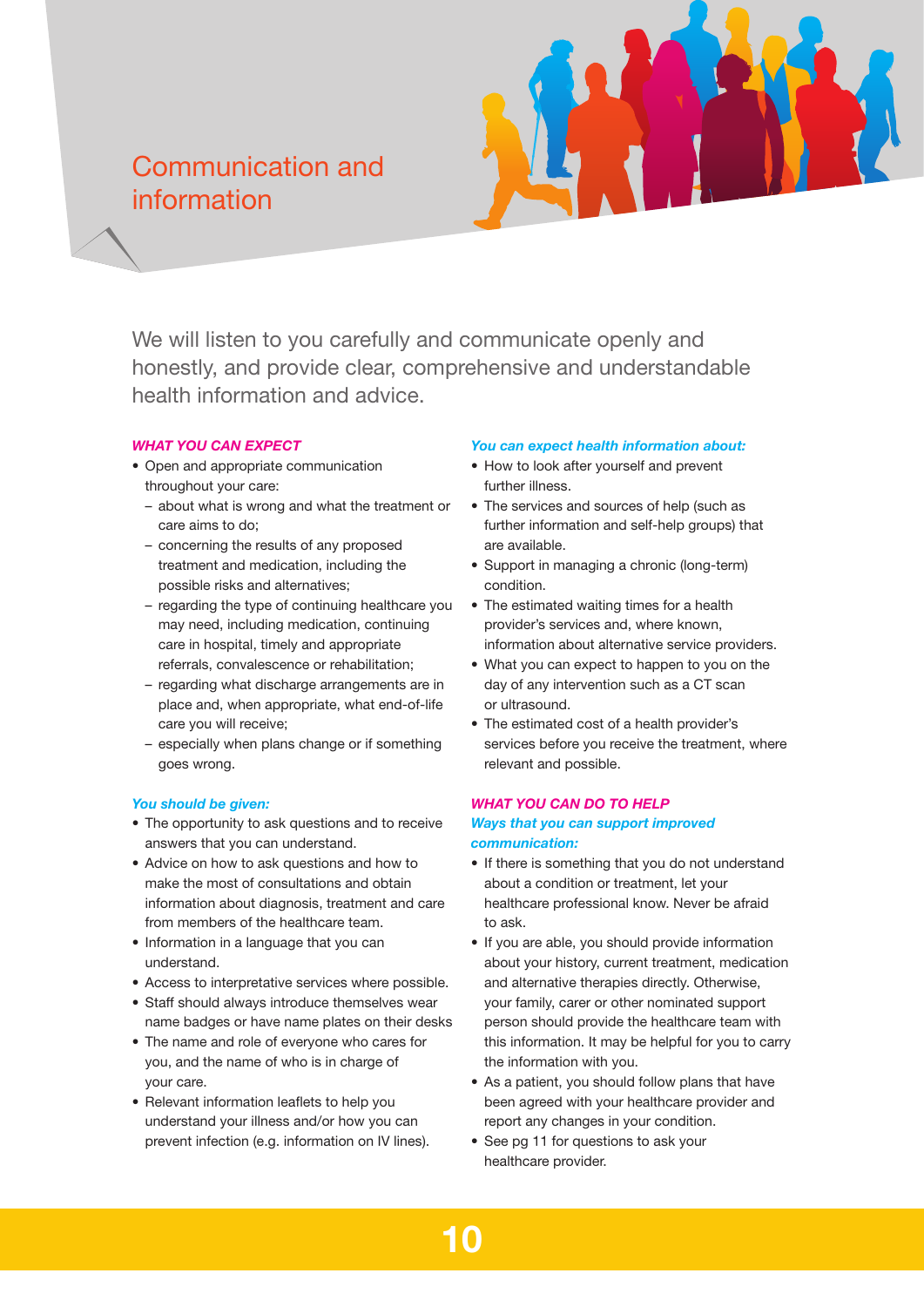# **Participation**



We will involve you and your family and carers in decision making about your healthcare and will take account of your preferences and values.

### *WHAT YOU CAN EXPECT*

- To be involved in making informed decisions about treatment and care to the degree and extent that you choose.
- To involve your family, carers or other nominated support people in your healthcare treatment.
- To give informed consent before any procedure following discussion of the options available to you, especially their expected results, success rates and possible side effects.
- To seek a second opinion at any time during your care (your GP can assist you in seeking a second opinion if required).
- To be informed if student healthcare staff are involved in delivering your care and have these students seek your permission before any medical examination or interview.



### *WHAT YOU CAN DO TO HELP*

### *Ways that you can support participation:*

- Prepare a list of questions, concerns and symptoms to discuss with your GP or healthcare professional. Here are a few suggested questions to get you started:
	- Can you please tell me more about my condition?
	- $-$  Do you have any information that I can take away with me?
	- Can you tell me where I can find out more information?
	- Why do I need to have this particular test?
	- – What are the different treatments for this condition?
	- How will this treatment help me?
	- What does the treatment involve?
	- What are the risks of this treatment?
	- What is likely to happen if I do not have this treatment?
	- What should I look out for?
	- What can I do to help myself?
	- When should I come back to see you?
- Ask what the treatment plan is before discharge and for it to be explained to you.
- Make sure you get the results of any tests or procedures.
- If having surgery, clarify with your surgeon that everyone is clear about exactly what is going to be done.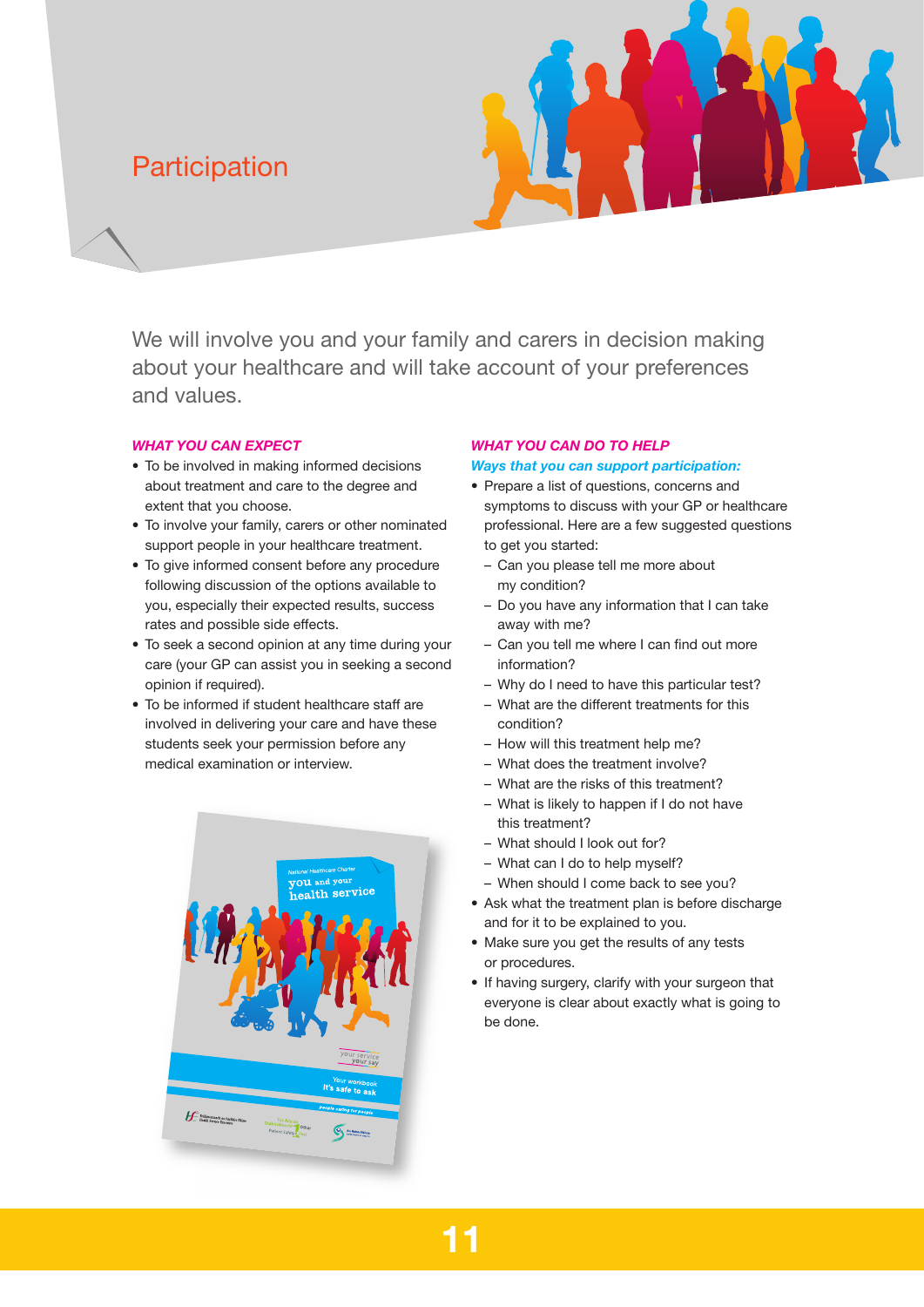# **Privacy**



We will do our best to ensure that you have adequate personal space and privacy when you use our health services. We maintain strict confidentiality of personal information.

### *WHAT YOU CAN EXPECT*

- To obtain and inspect a copy of your health information.
- Your personal health information will be stored securely and not disclosed to others without your consent. Your personal health information will only be accessed by those who need it for patient care.
- To be facilitated to complain if you are unhappy with how health services have used or protected your health information.
- To be given enough personal space when being examined, receiving treatment and when discussing your condition and treatment.
- That your healthcare records may be accessed for audit purposes to provide assurance to the HSE about the quality of service provision.

## *WHAT YOU CAN DO TO HELP Ways that you can support the health service in safeguarding patient confidentiality:*

• Support the health service in safeguarding patient confidentiality by respecting the privacy of fellow service users.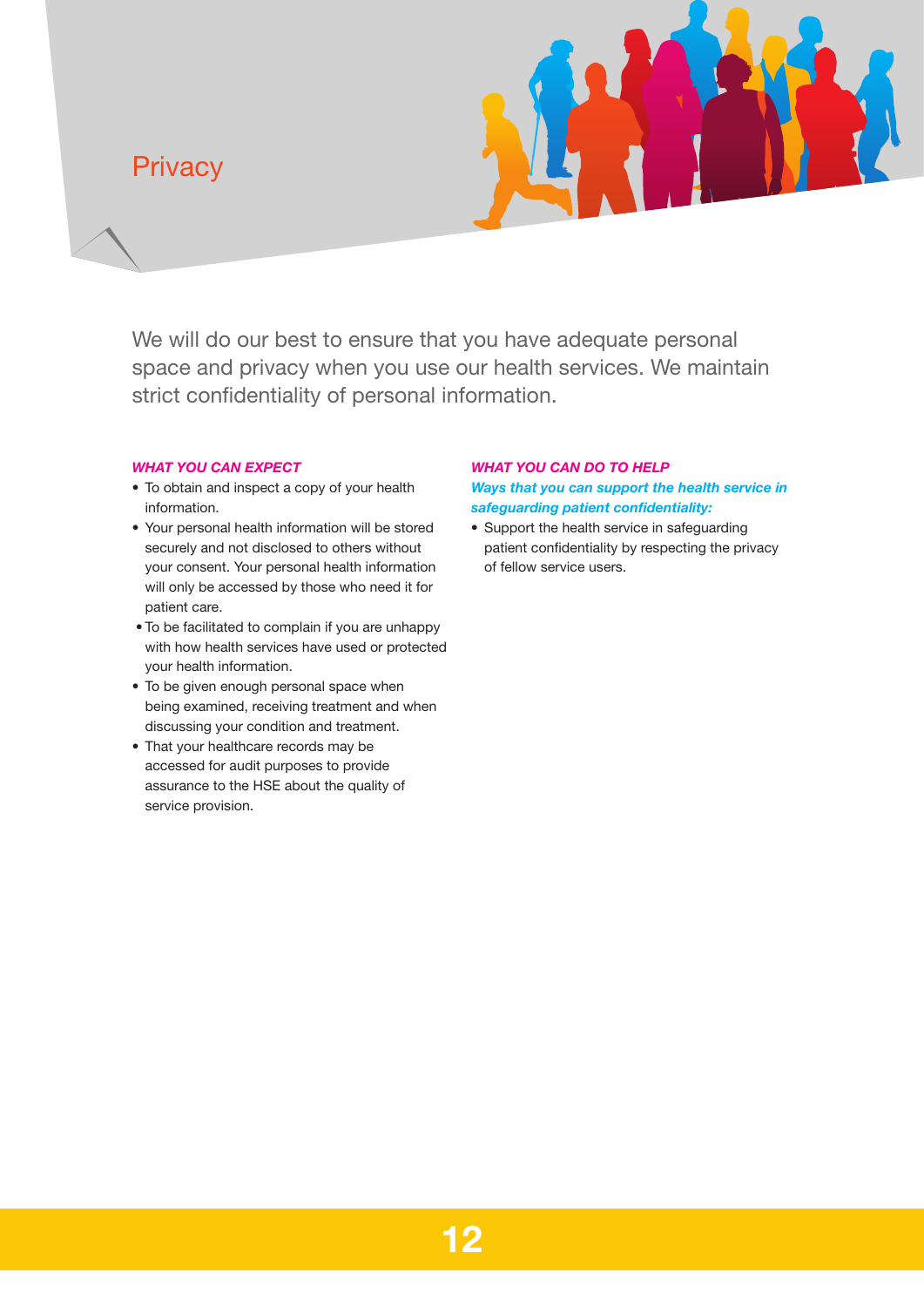# Improving health



Our services are designed to promote your health, prevent disease and support and empower those with chronic conditions to selfmanage their condition.

### *WHAT YOU CAN EXPECT*

- Information and advice on how to stay as healthy as possible, and the necessary support and encouragement to do so.
- Information, advice and support on how to best self-manage an existing health problem.
- The opportunity to take part in screening and immunisation programmes to prevent illness where available and appropriate.
- Information on rehabilitation programmes where available and appropriate.
- The prevention of healthcare infection to be a priority for all healthcare services and providers.

### *WHAT YOU CAN DO TO HELP*

*Ways that you can support the health service to improve your health:*

- • Learn more about what you can do to improve your health, ask your healthcare provider for information about healthy living and about the support services in your community, ask your healthcare professional to help you to set goals to improve your health.
- Look after your own health and have a healthy lifestyle. This could mean:
	- taking more exercise;
	- eating a healthy diet:
	- – managing weight;
	- stopping smoking;
	- not drinking too much alcohol;
	- not using drugs.
- Seek information and advice from any healthcare professional or other sources such as *www.hse.ie* on how to prevent disease, including immunisation, and on how to protect your health.
- Monitor your health and report any changes to your healthcare team.
- Seek assistance from support groups and people living with similar conditions.
- Talk to your healthcare team about selfmanagement when living with a long-term condition.
- Help stop the spread of infection: wash and dry your hands before preparing and or eating food.
- All HSE provided services aim to be smoke free by 2015 – many are currently smoke free. Please support your services to achieve this goal by not smoking on health service premises.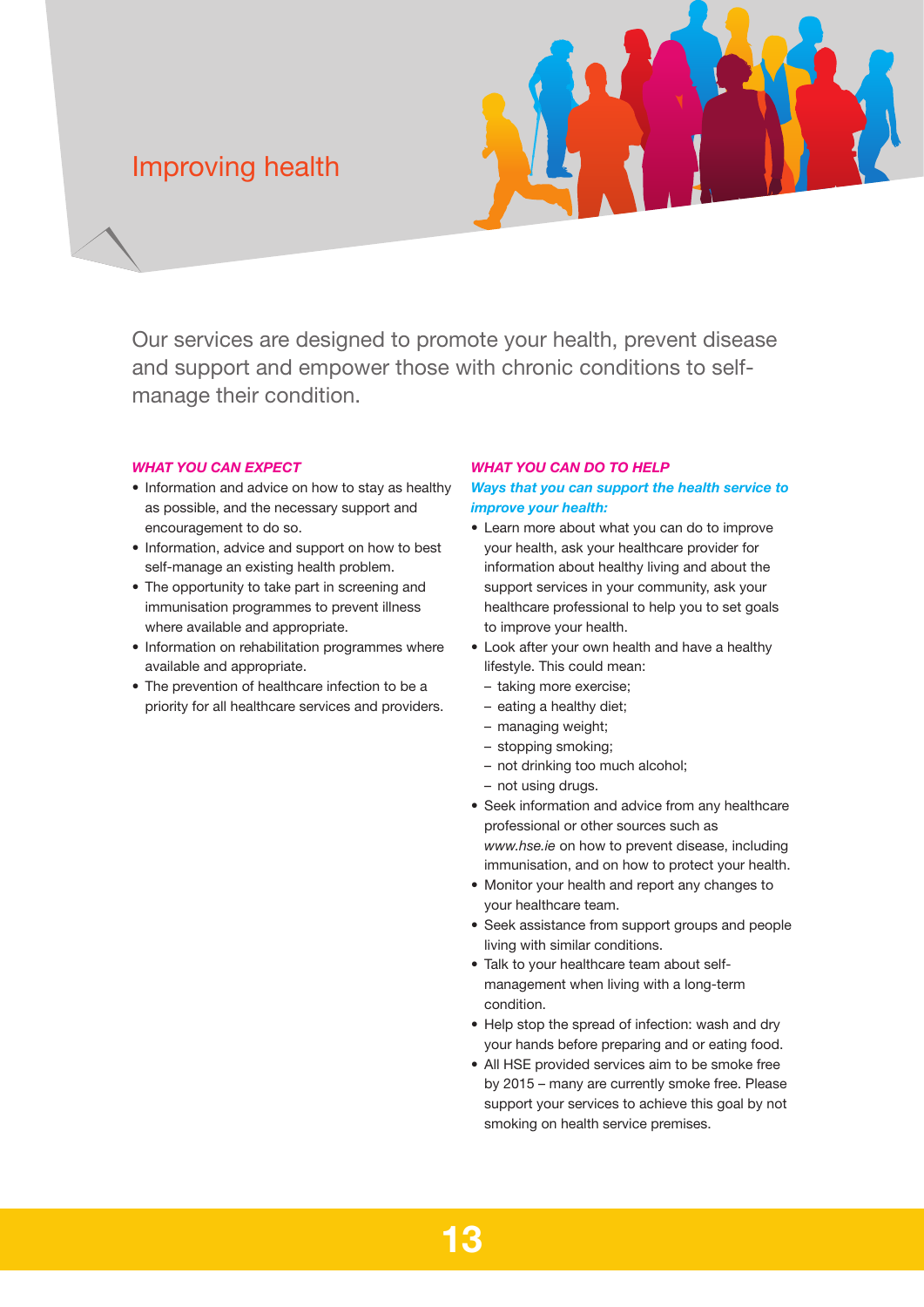# **Accountability**



We will welcome your complaints and feedback about your care and experience of services. We will investigate your complaints and work to address your concerns.

### *WHAT YOU CAN EXPECT*

- To comment on the care you have received.
- Information about how to give feedback about your experience of care, whether it was positive or negative.
- To have your concerns dealt with properly and in a timely manner.
- To receive feedback in relation to what changes or improvements have been made in response to your complaint or feedback.
- If you are unhappy with the way in which your complaint was dealt with, you can request a review from the National Advocacy Unit of the HSE. They will appoint a review officer to examine your request for review.



## *WHAT YOU CAN DO TO HELP Your feedback matters*

Help us to improve our services by giving us your views, including your comments, complaints and suggestions. You can do this by talking to staff or filling in surveys. You can also give feedback under *'Your Service, Your Say'*, the HSE's comments and complaints policy, by:

- E-mailing yoursay@hse.ie;
- Sending a letter or fax to any HSE location;
- Ringing us on 1850 24 1850;
- • Going to *'Tell Us'* on the home page of *www.hse.ie*
- Going to *www.healthcomplaints.ie*

### *National Healthcare Charter*

If you have any comments or suggestions about the *National Healthcare Charter: You and Your Health Service*, contact us:

National Advocacy Unit, HSE Quality & Patient Safety Directorate Health Service Executive, Oak House Millennium Park, Naas, Co. Kildare

Tel: (045) 880 400 Email: yoursay@hse.ie *www.hse.ie*

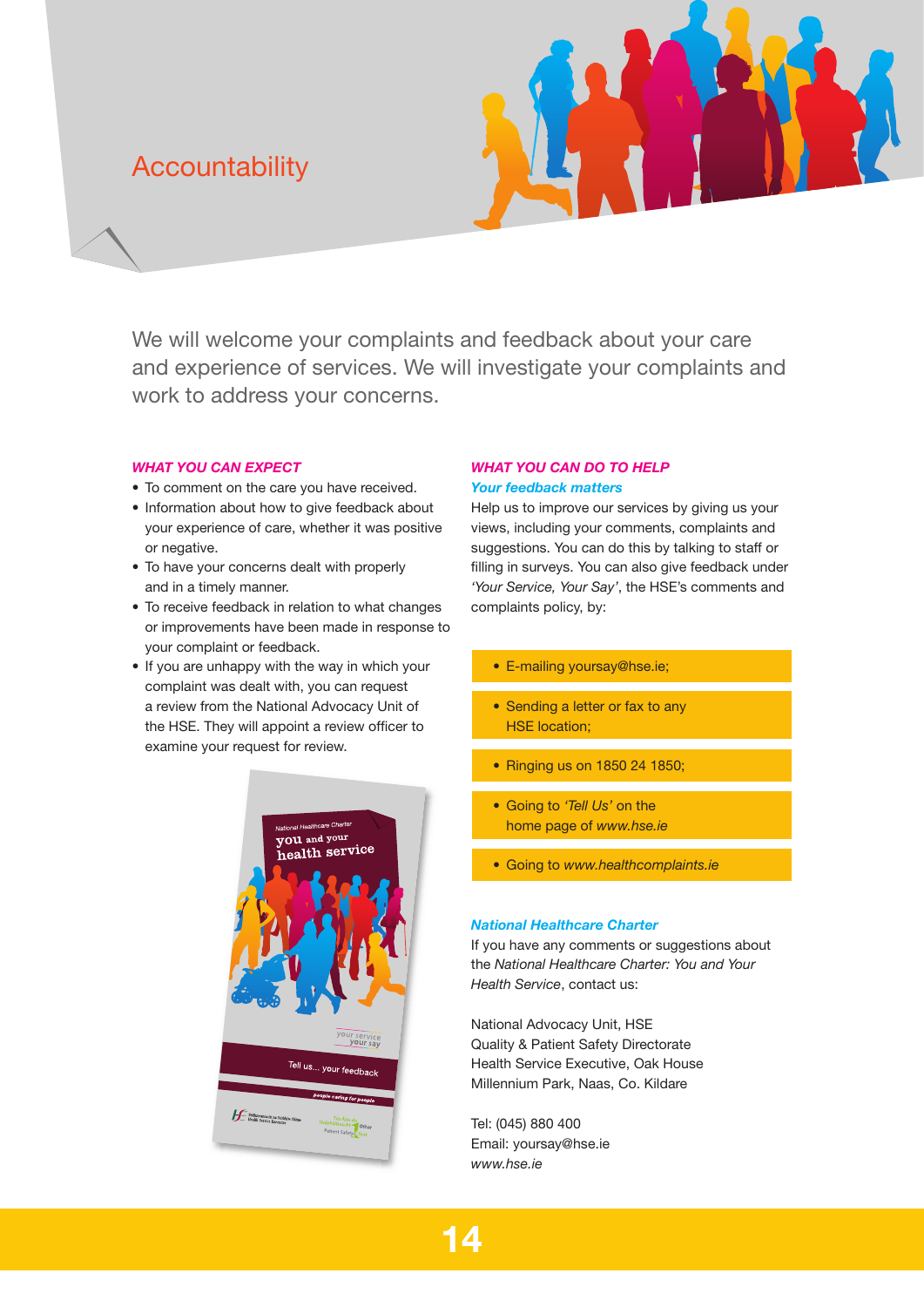# **Help save a life**

### *Consider donating blood, organs, tissues or bone marrow:*

Every year, hundreds of lives are saved with the help of donated blood, organs, tissues and bone marrow. You could save or improve the lives of several other people if you become a donor. To become a blood donor, visit the National Blood Transfusion Service website, *www.giveblood.ie*. To become an organ or tissue donor, put your name on the Organ Donor Register. You should also discuss your wishes with the people close to you, and carry a donor card.

For more information, or if you have a question about this topic, contact the Citizens Information phone service on lo-call 1890 777 121 (Monday to Friday, 9am to 9pm).

### *First Aid*

Did you know that over 6,000 people die from cardiac arrest every year, before reaching hospital; that's 18 people every day? If you were the first person on the scene of one of the cardiac arrests would you know what to do? Make a difference today, find out about doing a first aid course in your local area, and learn about first aid. Help save a life.

#### *Stroke*

Learn about the signs and symptoms of stroke, F.A.S.T. Face Arms Speech Time Help a stroke victim access emergency services in time and help save a life. See *www.stroke.ie/FASTCamaign*

### *QUIT smoking*

1-in-2 smokers will die of a tobacco related disease, can you live with that, QUIT

### **For more information visit:**

- • *www.quit.ie* or
- • *www.facebook.com/HSEquit* or
- call the National Smokers' Quitline: 1850 201 203

#### *Safety in children*

Make sure that your home is a safer place for young children. See *www.hse.ie* for the child safety resources

### *Road safety*

Slow down and drive carefully, never, ever drink and drive, help save a life, see *www.rsa.ie*

### *Prevent falls in older people*

Find out about how to prevent falls in older people see *www.hse.ie*